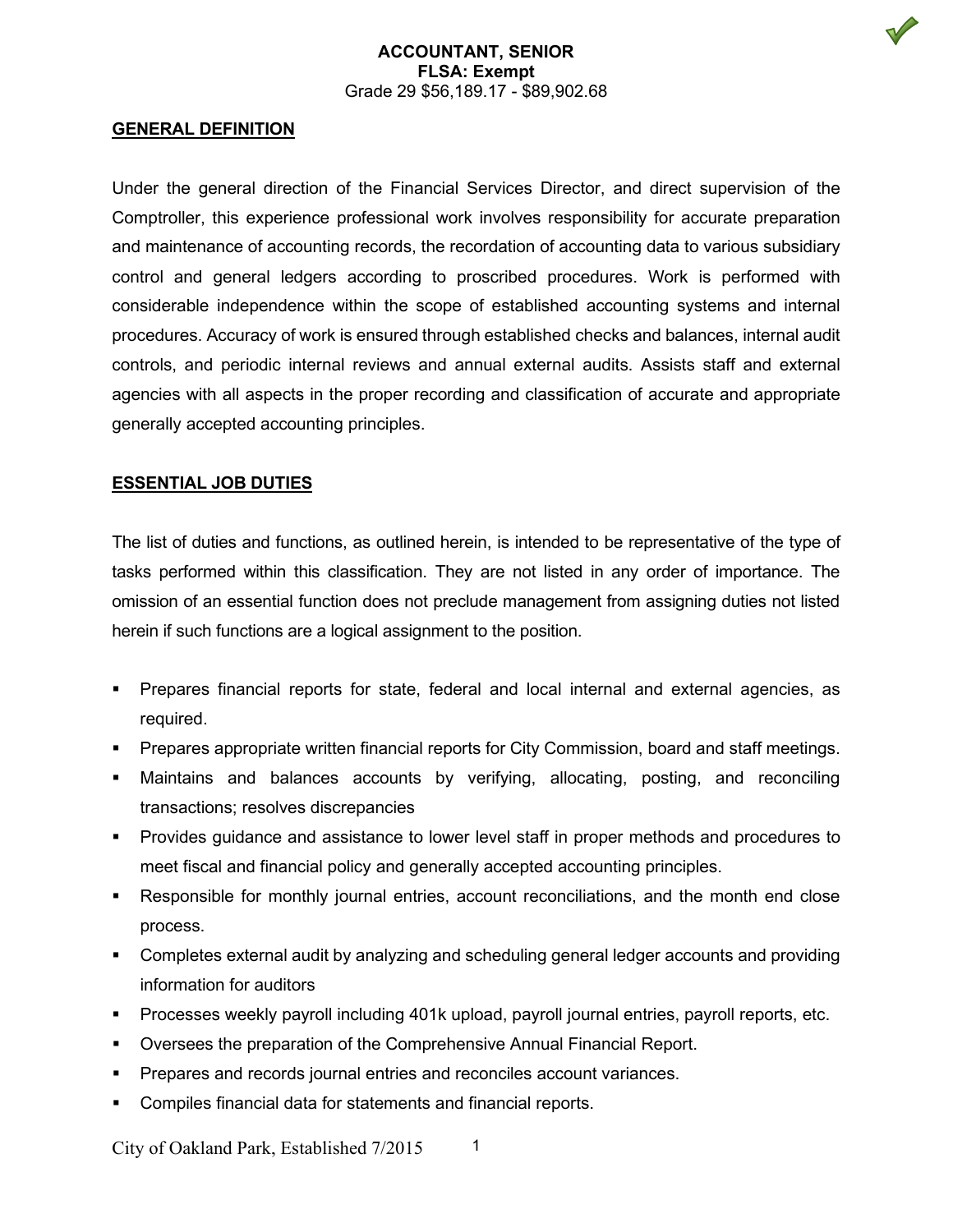## **ACCOUNTANT, SENIOR FLSA: Exempt** Grade 29 \$56,189.17 - \$89,902.68

- Verifies accuracy of posting against internal accounting controls.
- Secures financial information by completing database backups.
- Supervises the Accounts Payable process.

# **KNOWLEDGE, SKILLS & ABILITIES**

- Advanced knowledge of methods and principles of governmental accounting theory and principles, including promulgations proffered in Governmental Accounting, Auditing, and Financial Reporting (GAAFR), Generally Accepted Accounting Principles (GAAP), and the Governmental Accounting Standards Board (GASB).
- Advanced knowledge of statutes, ordinances, regulations, policies and procedures relating to the receipt, custody and expenditure of governmental accounting.
- Advanced knowledge of modern office practices, procedures, computerized accounting systems, equipment and techniques normally applied to governmental accounting systems.
- Skill in using logic and reasoning to identify the strengths and weaknesses of alternative solutions, conclusions or approaches to problems.
- Ability to produce and maintain complex fiscal and accounting records, reports and financial statements.
- Ability to establish and maintain effective working relationships with internal and external customers, as well as governing and appointed authorities.
- Ability to manage multiple priorities to ensure that deadlines are met.
- Ability to delegate, manage, and supervise effectively.

# **MINIMUM ACCEPTABLE EDUCATION, TRAINING & EXPERIENCE**

Bachelor's degree from an accredited college or university in finance, accounting or related field; supplemented by a minimum of five (5) years' experience in government accounting or finance.

# **PREFERRED**

Certified Government Finance Officer.